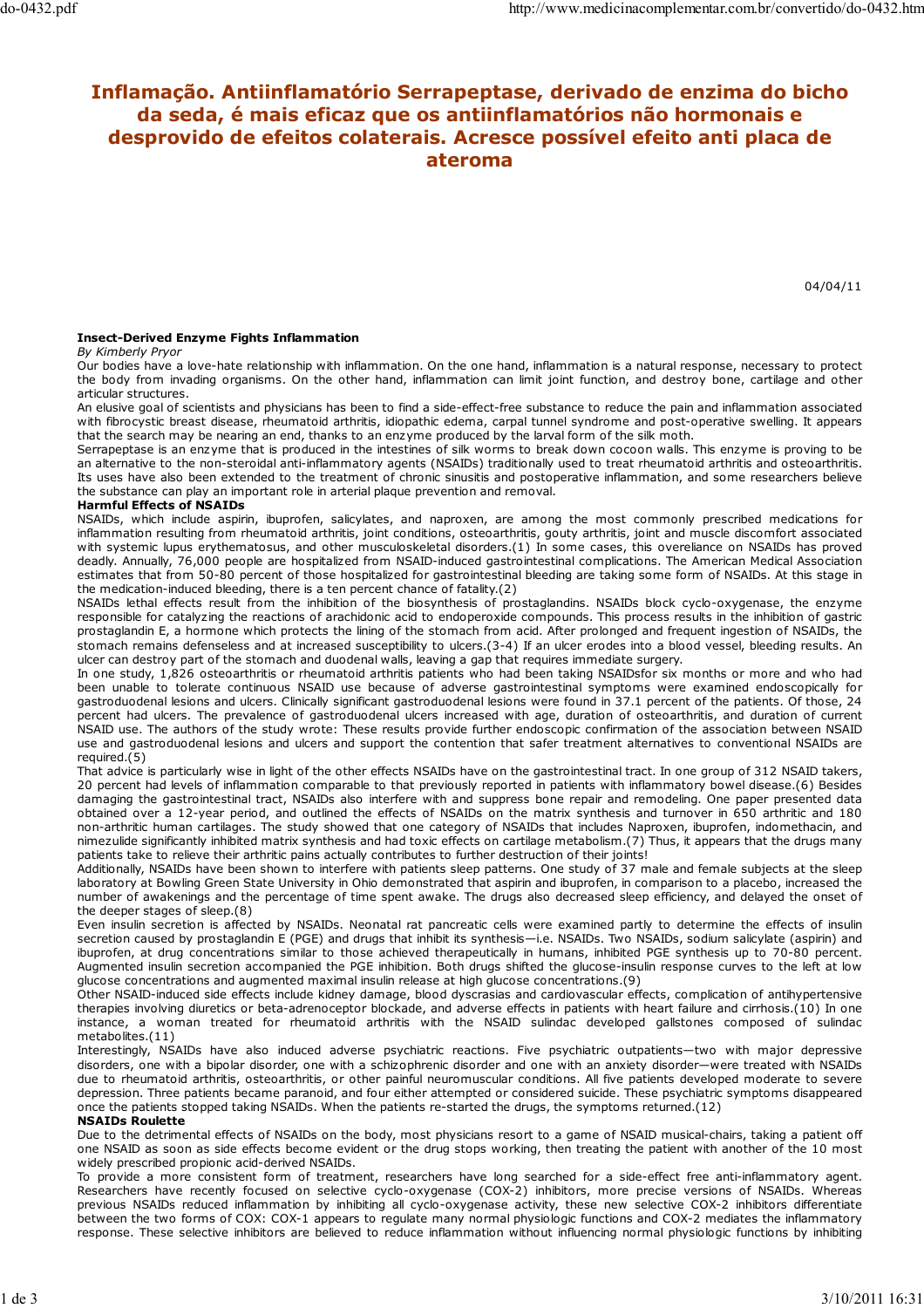only COX-2. By leaving COX-1 alone, the selective inhibitors result in fewer gastrointestinal side effects.

At first glance, these COX-2 inhibitors look like the solution to NSAID complications. Upon further inspection, however, celecoxib, a highly selective COX-2 inhibitor, can cause headaches, change in bowel habits, abdominal discomfort and dizziness in osteoarthritis patients. Fewer adverse effects are reported in rheumatoid arthritis patients, but because the drug is metabolized in the liver by cytochrome P-450 isozyme CYP2C9, serious drug interactions are possible. Fung and colleagues pointed out that more clinical studies are needed before the selective COX-2 inhibitors are put into widespread use.(13)

Another new drug, Enbrel, initially showed promise of treating the pain associated with rheumatoid arthritis. Currently, however, the FDA is advising physicians about safety concerns of the new drug. Thirty of the 25,000 patients treated with Enbrel since the drugs approval have developed serious infections, including sepsis. Several of those patients died as a result of the infections. Those at greatest risk when taking Enbrel appear to be patients with a history of chronic or recurrent infections, pre-existing infections, diabetes, or other conditions making them more susceptible to infection.(14)

The potentially lethal side effects associated with NSAIDs and other drugs indicate that a superior anti-inflammatory substance is needed.

## A Natural Anti-Inflammatory

Serrapeptase, also known as Serratia peptidase, is a proteolytic enzyme isolated from the non-pathogenic enterobacteria Serratia E15. When consumed unprotected, in tablets or capsules, the enzyme can be destroyed by acid in the stomach. However, when Serrapeptase is microencapsulated within a capsule, the raw material is protected, enabling the enzyme to pass through the stomach intact, and to be absorbed in the intestine. Serrapeptase is found in negligible amounts in the urine, suggesting that it is transported intact from the intestine into the bloodstream.(15,16)

Clinical studies show that serrapeptase induces fibrinolytic, anti-inflammatory and anti-edemic (prevents swelling and fluid retention) activity in a number of tissues, and that its anti-inflammatory effects are superior to other proteolytic enzymes.(17)

Besides reducing inflammation, one of serrapeptases most profound benefits is reduction of pain, due to its ability to block the release of pain-inducing amines from inflamed tissues.(18) Physicians throughout Europe and Asia have recognized the anti-inflammatory and pain-blocking benefits of this naturally occurring substance and are using it in treatment as an alternative to salicylates, ibuprofen and other NSAIDs.(19)

In Germany and other European countries, serrapeptase is a common treatment for inflammatory and traumatic swellings, and much of the research that exists on this substance is of European origin. One double-blind study was conducted by German researchers to determine the effect of serrapeptase on post-operative swelling and pain. This study involved sixty-six patients who were treated surgically for fresh rupture of the lateral collateral ligament of the knee. On the third post-operative day, the group receiving serrapeptase exhibited a 50 percent reduction of swelling, compared to the controls. The patients receiving serrapeptase also became more rapidly pain-free than the controls, and by the tenth day, the pain had disappeared completely.(20)

## Cystic Breast Disease

Serrapeptase has also been used in the successful treatment of fibrocystic breast disease. In a double-blind study, 70 patients complaining of breast engorgement randomly were divided into a treatment group and a placebo group. Serrapeptase was superior to the placebo for improvement of breast pain, breast swelling and induration (firmness). Nearly eighty-six percent of the patients receiving serrapeptase reported moderate to marked improvement. No adverse reactions to serrapeptase were reported and the researchers concluded that serrapeptase is a safe and effective method for the treatment of breast engorgement.(21,22)

## Serrapeptase and Sinusitis

Due to its anti-inflammatory properties, serrapeptase has been shown in clinical studies to benefit chronic sinusitis sufferers. In this condition, the mucus in patients' nasal cavities is thickened and hypersecreted. This thickening causes mucus to be expelled less frequently. Japanese researchers evaluated the effects of serratiopeptidase (30 mg/day orally for four weeks) on the elasticity and viscosity of the nasal mucus in adult patients with chronic sinusitis. Serratiopeptidase reduced the viscosity of the mucus, improving the elimination of bronchopulmonary secretions.(23)

Other clinical trials support serrapeptases ability to relieve the problems associated with chronic sinusitis. In one study, 140 patients with acute or chronic ear, nose and throat pathologies were evaluated with either a placebo or the active serratia peptidase. Patients taking the serrapeptase experienced a significant reduction in severity of pain, amount of secretion, purulence of secretions, difficulty in swallowing, nasal dysphonia, nasal obstruction, anosmia, and body temperature after three to four days and at the end of treatment. Patients suffering from laryngitis, catarrhal rhinopharyngitis and sinusitis who were treated with serrapeptase experienced a significant and rapid improvement of symptoms after 3-4 days. Physicians assessed efficacy of treatment as excellent or good for 97.3 percent of patients treated with serrapeptase compared with only 21.9 percent of those treated with a placebo.(24)

Respiratory diseases are characterized by increased production of a more dense mucus modified in viscosity and elasticity. Traditionally, in respiratory diseases, muco-active drugs are prescribed to reestablish the physicochemical characteristics of the mucus in order to restore respiratory function. Some of these drugs, however, cause a functional depletion of mucus, whereas serrapeptase alters the elasticity of mucus without depleting it.(25,27)

A powerful agent by itself, serrapeptase teamed with antibiotics delivers increased concentrations of the antimicrobial agent to the site of the infection. Bacteria often endure a process called biofilm formation, which results in resistance to antimicrobial agents. In an attempt to prevent this bacterial immunity, researchers have experimented with various means of inhibiting biofilm-embedded bacteria. Their search may have ended with serrapeptase. One study conducted by Italian researchers suggests that proteolytic enzymes could significantly enhance the activities of antibiotics against biofilms. Antibiotic susceptibility tests showed that serratiopeptidase greatly enhances the activity of the antibiotic, ofloxacin, and that it can inhibit biofilm formation.(28)

Another double-blind randomized study evaluated the effects of administering the antibiotic cephalexin in conjunction with serrapeptase or a placebo to 93 patients suffering from either perennial rhinitis, chronic rhinitis with sinusitisor chronic relapsing bronchitis. The serratiapeptidase-treated group experienced significant improvement in rhinorrhea, nasal stuffiness, coryza and improvement of the para-nasal sinus shadows.(29)

Researchers witnessed equally impressive results in the treatment of infections in lung cancer patients undergoing thoracotomy. Serrapeptase and cefotiam, an antibiotic with a broad spectrum of activity against both Gram-positive and Gram-negative microorganisms, were administered to 35 thoracotomy patients with lung cancer. The patients were divided into two groups. A single dose of cefotiam was administered to the 17 subjects in Group I. The 18 subjects in Group II received a combination of Cefotiam and serrapeptase. The level of the antibiotic in the tissues versus the blood was significantly higher in the serrapeptase group than the single dose group.(30)

#### Cardiovascular Implications

Hans A. Nieper, M.D., an internist from Hannover, Germany, studied the effects of serrapeptase on plaque accumulations in the arteries. The formation of plaque involves deposits of fatty substances, cholesterol, cellular waste products, calcium and fibrin (a clotting material in the blood) on the inner lining of the arteries. Excessive plaque results in partial or complete blockage of the bloods flow through an artery, resulting in arteriosclerosis, or hardening of the arteries, and an ensuing stroke or heart attack. The evidence to support serrapeptases role in preventing plaque build-up is anecdotal. Still, further studies are called for in this area as Niepers research indicated that the protein-dissolving action of serrapeptase will gradually break down atherosclerotic plaques.(31)

Conclusion

Regardless of whether serrapeptase is used for inflammatory diseases or to prevent plaque build up on the arteries, it is well-tolerated. Due to its lack of side effects and anti-inflammatory capabilities, serrapeptase is a logical choice to replace harmful NSAIDs. Thanks to the tiny larvae of the silk moth, researchers have taken a large step toward finding relief for inflammatory disease sufferers.

## References:

1. Raskin JB. Gastrointestinal effects of nonsteroidal anti-inflammatory therapy. Am J Med. 1999; 106 (5B):3S-12S.

2. No author listed. Regular Use of Pain Relievers Can Have Dangerous Results. Kaleidoscope Interactive News, American Medical